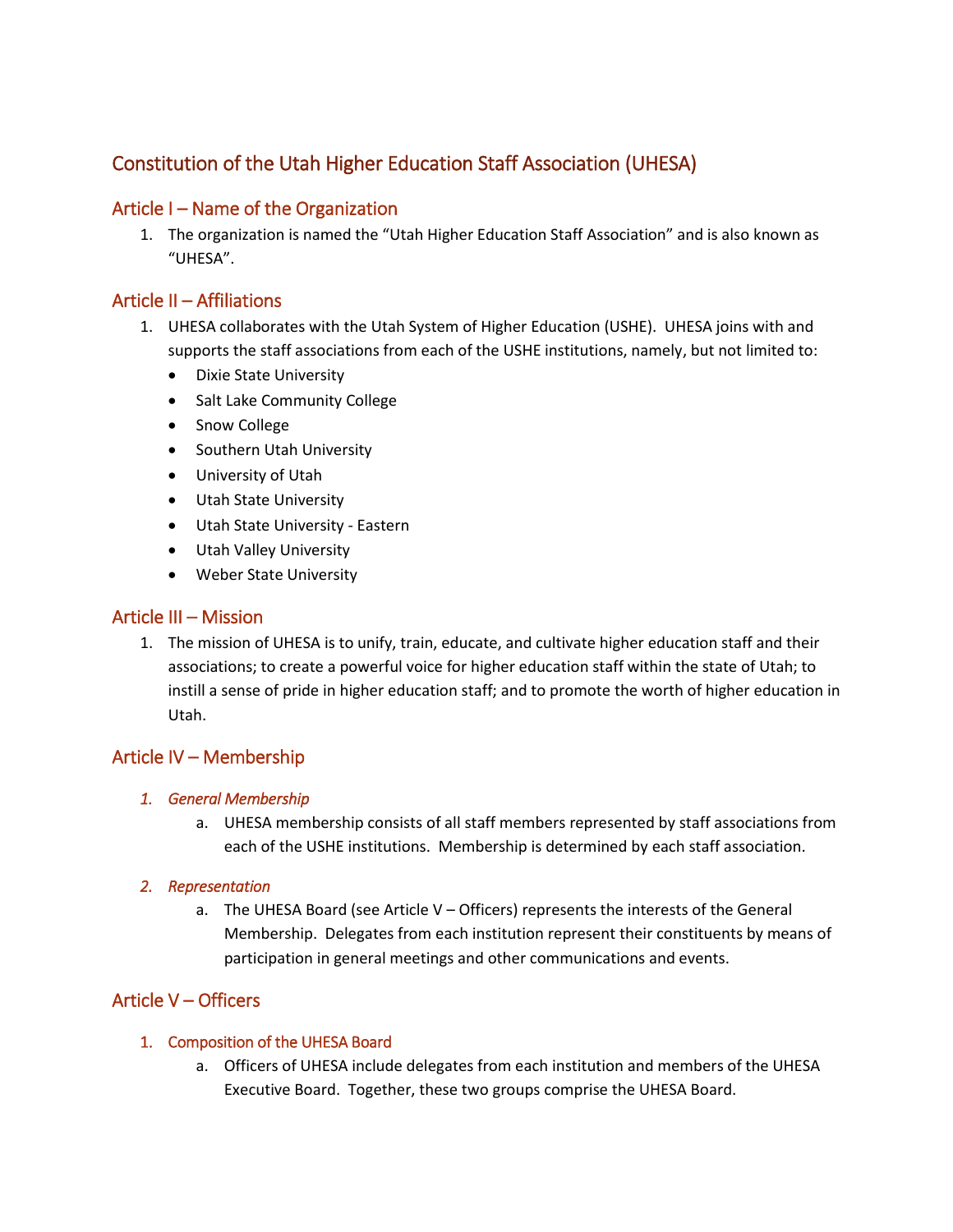#### 2. Delegates

#### *a. Composition*

i. Each institution shall have two delegates and two alternate delegates to the UHESA Board.

#### *b. Term of Office*

i. Delegates and alternate delegates from each institution will serve for a time to be determined by the staff associations they represent.

#### *c. Selection*

i. The institutions' staff associations shall select the delegates and alternates.

#### 3. Executive Board

#### *a. Composition*

i. The UHESA Executive Board shall consist of President, President-Elect, immediate Past President, Secretary, Treasurer, and all standing Committee Chairpersons.

#### *b. Term of Office*

i. All members of the Executive Board serve for one year.

#### *c. Selection*

i. Executive Board members may be elected from among the delegates or from the general membership of UHESA. Elections are held in the annual UHESA Conference each year. Executive Board members may hold only one seat on the Executive Board.

### Article VI – Meetings

#### *1. Frequency*

a. UHESA shall have a minimum of one general meeting annually.

#### *2. Open Meetings*

a. All general meetings will be open meetings; however, the Executive Board may designate a meeting or a portion of a general meeting as an executive session and may limit attendees to the delegates.

#### *3. Special Meetings*

a. Special meetings may be called by the UHESA President or by a majority of the Executive Board.